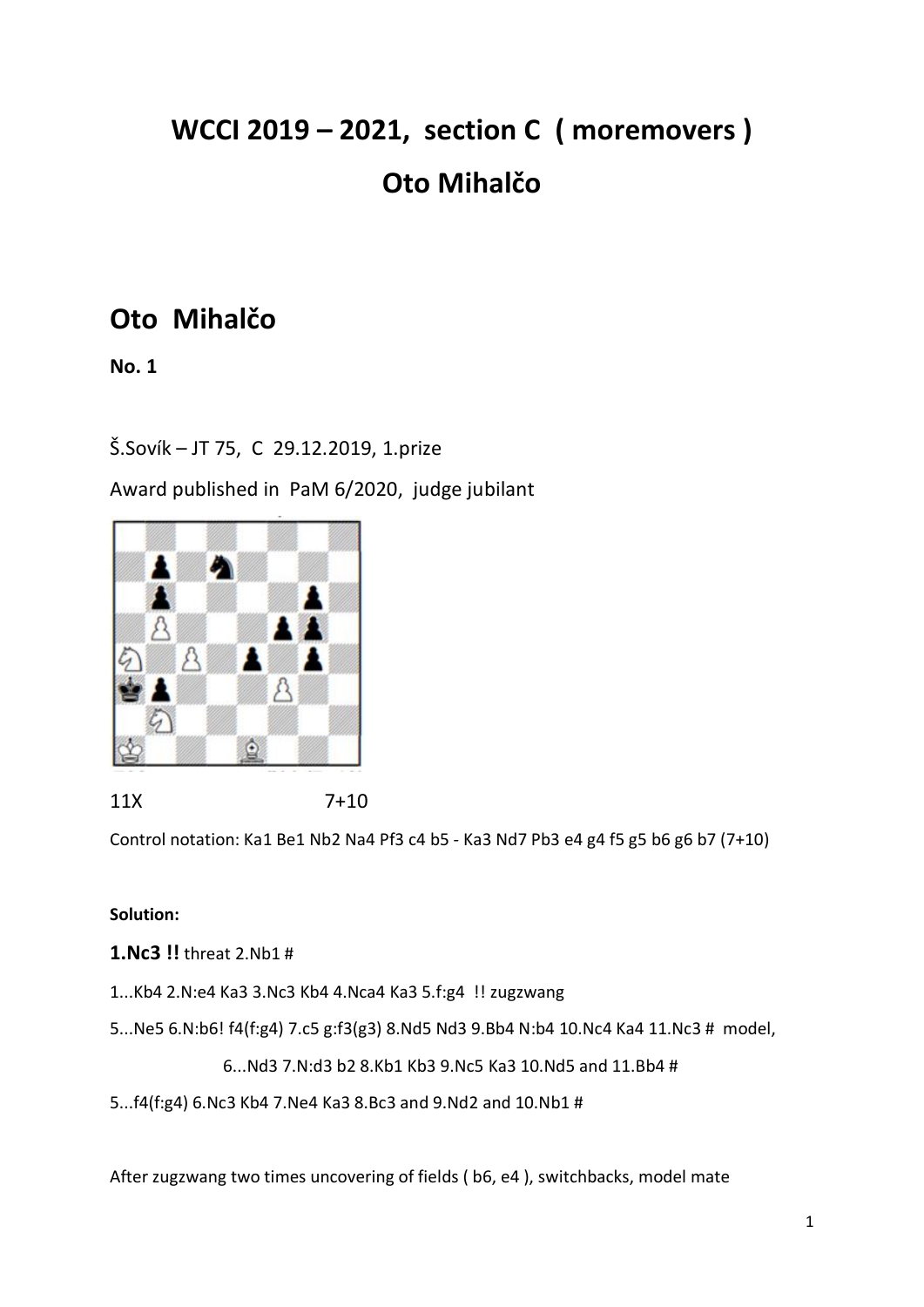**No. 2**

The Problemist , C 11904 1/2021

Award not published yet



16X 8+9

Control notation: Kf7,Rd3,Be4,Pc2,c5,e3,g6,h3–Kg5,Rh5,Bh6, Pc3,c6,d2,e5,g7,h4 ( 8+9 )

#### **Solution:**

**1.Ke8 !!** Kf6 ( better )2.Rd6+ Kg5 3.Rd7 d1Q 4.Rxd1 Kf6 5.Rd6+ Kg5 6.Rd7 Kf6 7.Rf7+ Kg5/Ke6 8.Rc7 Kf6 9.Rxc6 Kg5 10.Rc7 Kf6 11.Rf7+ Kg5/Ke6 12.Rd7 Kf6 13.Rd6+ Kg5 14.Bd3 e4 15.Kf7 16.Rd5 #.

3...Kf6 4.Rf7 Ke6 5.Rc7 Kf6 6.R:c6 Kg5 7.Rd6 d1Q 8.R:d1 and # in 12 moves ( if 4...Kg5 5.Ke7! d1Q 6.Rf5 Kg6 7.Rf6 Kg5 8.Rg6 # )

1…d1Q? 2.Rxd1 Kf6 3.Rd6+ ( transposes in the main line after 5.Rd6 ) and # in 14 moves.

Switchbacks of kings and rundlauf of rook , good key.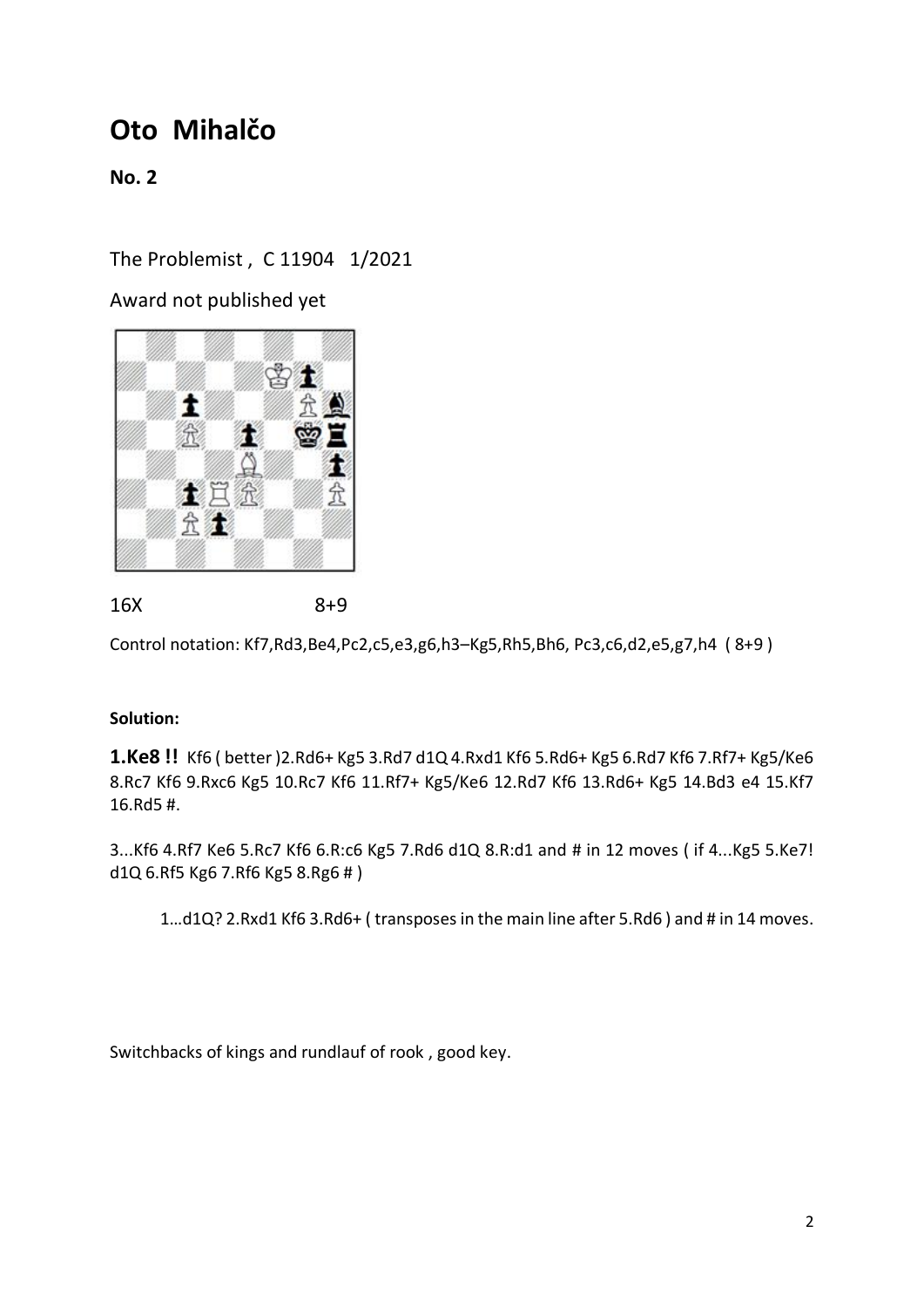**No. 3**

Strategems , M1573 1/2019, 2.h.m.

Award published in 1/2020, judge V.Kirilov



Control notation: Ka8, Rc8, Bc2, Nb3, Nh2, P e2,g3,h4 – Kb2, Bb1, Pa2,a3,e3,g4,h3,h5 (8+8)

#### **Solution:**

1.Nf1? h2 2.Nxe3 h1Q+!;

**1.Bd1!** zugzwang Kb1 2.Rc1+ Kb2 3.Rc6 ! Kb1 4.Bc2+ Kb2 and only now 5.Nf1! h2 6.Nxe3 h1Q 7.Nd1+ Qxd1 8.Bxd1 Kb1 9.Nd2+ Kb2 10.Rc2#.

Logical problem with prepare plane, switchbacks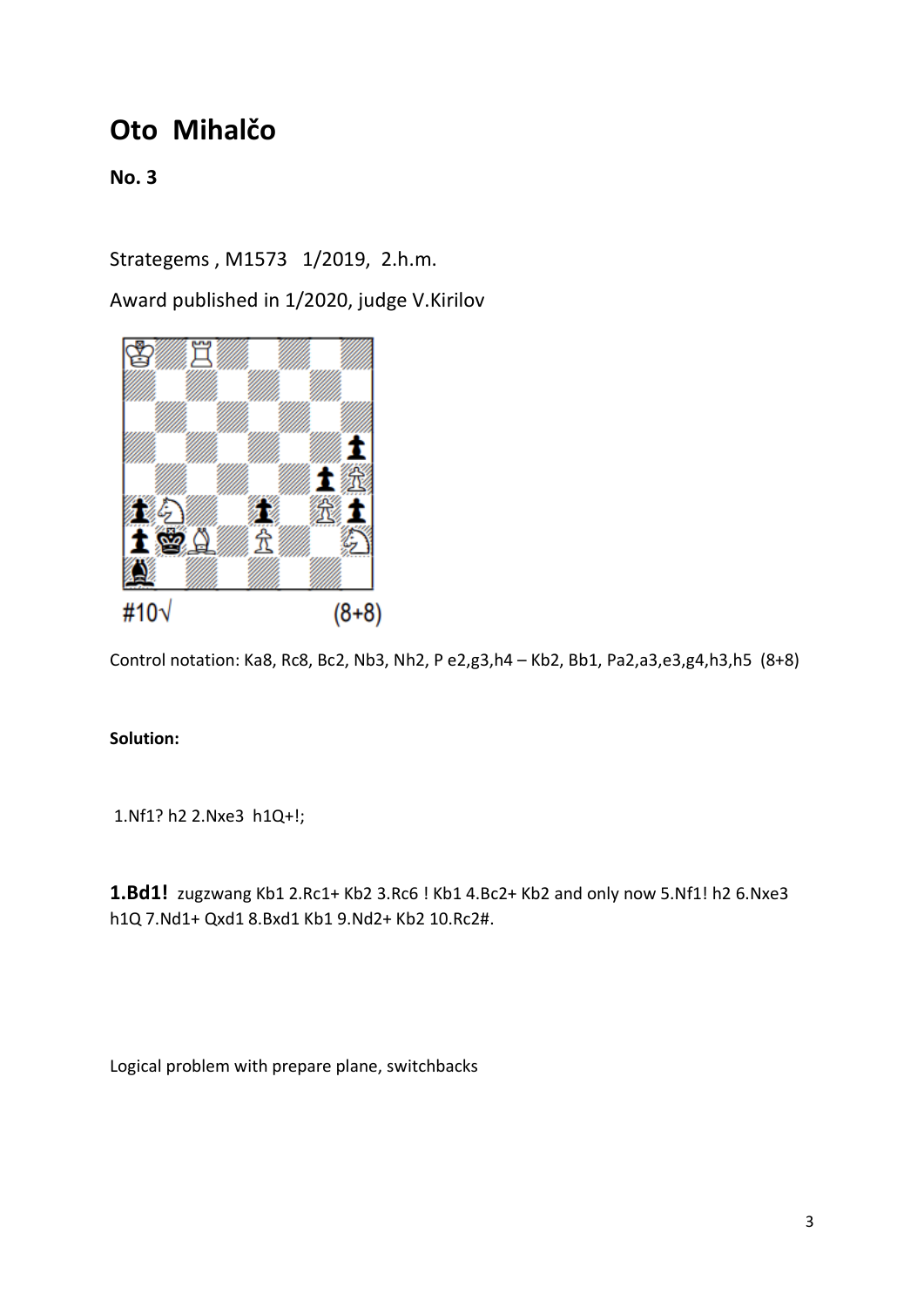**No. 4**

64 - ŠO , 79 9/2020, 3.h.m.

Award published in 2/2021, judge A.Kuzovkov



8X 9+9

Control notation: Kg1, Rb6,Ba1,Nd4, Pc5,d3,g2,g4,h5 – Ke5,Rc8,Nh6, Pc6, d5, f4, f5, f6, g7 (9+9)

#### **Solution:**

Tries 1.Nc6 ? or Ne6 ? are bad, because of 1.Ke6 !

First prepare plane

**1.Rb7!** threat 2.Re7#,

1...Re8 2.Nxc6+ Ke6 3.Nd4+ Ke5 4.Rb6! fxg4 and now main plane 5.Ne6+ d4 6.Bxd4+ Kf5 7.Nxg7+ Kg5 8.Bxf6# – model mate.

second full length variation 1...f3 2.g3 f2+ 3.Kxf2 Nxg4+ 4.Kf3 Nh2+5. Kg2 Re8 6.Rb1 Ng4 7.Re1+ Ne3 8.Rxe3# or 6...Nf3 7.Kxf3 ~ 8.Re1#.

Logical problem with bateries and switchbacks, two full length variation, model mate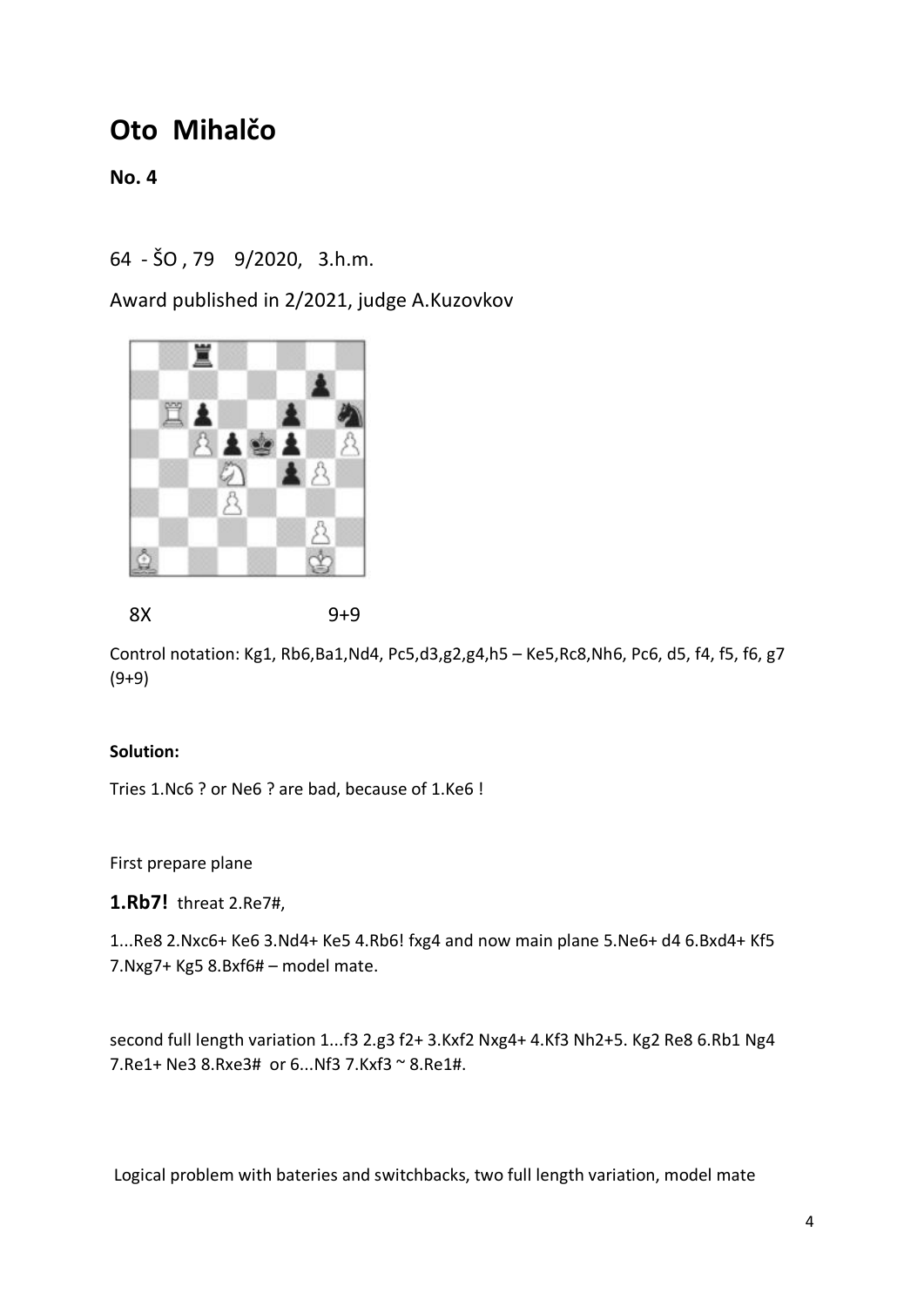**No. 5**

Die Schwalbe 9/2020 , 18318

Award not published yet



9X 8+7

Control notation: Kb1, Re2, Bb2, Nd4, Ne8, Pb6, e6, h3 – Kd5, Rc5, Bh4, Nh6, Pc4, c6, e7  $(8+7)$ 

### **Solution:**

### **1.Nc7+ !,**

1... Kd6 2.Ba3 ! ( threat 3.Nf3 ... ), Bf6 ( the best ) 3.Nf3 ( threat 4.Rd2 ... ), c3 4.Ka2 ( threat 5.Re5 ...), Bg7,h8 5.Re4 ( threat 6.Rc4...) , c2 6.Re5!! ( threat 7.Bc5 ), c1N 7.Kb1, Bxe5 8.Nd2 Bf4 9.Nc4# model mate.

6... Be5 7.Nd2 , c1N 8.Kb1 Bf4 and 9.Nc4 mate , 4...Bd4 5.Nxd4, c2 6.Nb3 ( threat 7.Bc5 ) c1N 7.Nxc1, Nf5 8.Nd3, Ne3 9.Bxc5 mate. ( 2... c3 3.Ka2 and 8#, 2...Bg3 3.Ka2 and 8X, 2...Bf2 3.Nf3 and 7# )

All white pieces are moving, switchback, sacrifice, model mate with pin. Duel between rook , knight and black bishop, quiet white moves.